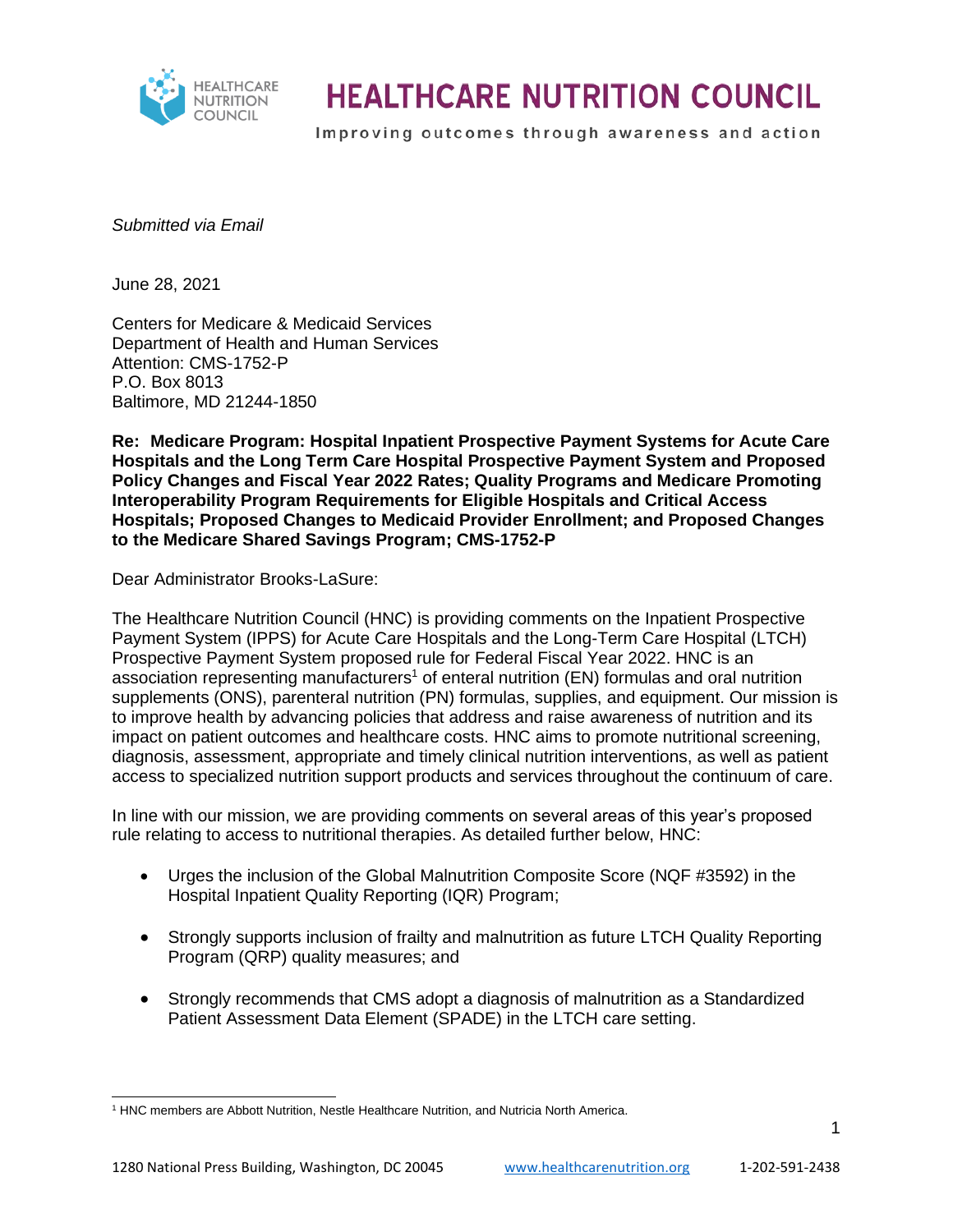

Improving outcomes through awareness and action

#### **Summary of the importance of addressing malnutrition.**

It is widely recognized that nutritional status plays a significant role in health outcomes and healthcare costs. Addressing malnutrition is essential to improving overall healthcare and may ultimately reduce the economic burden incurred when caring for the oldest and sickest Americans. Disease-related malnutrition can manifest in patients across all spectrums of body mass index, ranging from under to overweight individuals, including those presenting with obesity. Malnutrition often is associated with acute and chronic diseases and injury, such as cancer, stroke, infection, trauma, and surgical procedures. Large-scale studies have shown that as many as half of hospitalized patients and 35% to 85% of older long-term care residents are undernourished.1,2,3,4

If unaddressed, malnutrition increases the cost of care and likelihood of poor health outcomes, including increased complications, longer hospitalizations, and more readmissions. For example, malnourished patients are more likely to experience complications, such as pneumonia,<sup>5</sup> pressure ulcers,<sup>6</sup> nosocomial infections,<sup>7</sup> and death.<sup>8</sup> In addition, malnutrition is a risk factor for other severe clinical events, such as falls<sup>9</sup> and worse outcomes after surgery or trauma.<sup>10</sup> Falls are especially a concern among individuals considered frail. Malnutrition also has negative impacts on patients with specific chronic diseases and conditions, such as stroke,<sup>11</sup> heart failure,<sup>12</sup> cancer,<sup>13</sup> and COPD.<sup>14</sup> Malnourished patients, as well as patients at risk for malnutrition, have significantly longer hospitalizations than well-nourished patients and patients not at risk for malnutrition.<sup>15</sup>

Additionally, readmission rates, institutionalization, and ongoing healthcare services increase in patients suffering from malnutrition. In particular, disease-related malnutrition is a common reason for patients to be readmitted to hospitals.<sup>16</sup> A study published in *HCUP Statistical Briefs,*  developed by the Agency for Healthcare Research and Quality (AHRQ), in 2016 found that malnutrition in U.S. hospitalized patients is associated with a more than 50 percent higher rate of readmission within 30 days, compared to patient stays not associated with malnutrition.<sup>17</sup> In 2021, a draft comparative effectiveness review on malnutrition in hospitalized adults, prepared for AHRQ by the Evidence-based Practice Center, found an association between malnutrition and prolonged hospital stays as well as increased mortality among malnourished patients.<sup>18</sup> Hospitalized patients at risk of malnutrition are also more likely to be discharged to another facility or require ongoing healthcare services after being discharged from the hospital than patients who are not at risk. 19

Beyond just the effect on utilization and outcomes, malnutrition has an outsized effect on overall cost of care. Malnutrition costs associated with older adults aged 65 years and older who are the most at risk for malnutrition, and largely depending on Medicare, are estimated at \$51.3 billion annually.<sup>20</sup> However, this figure likely underestimates the total burden of diseaserelated malnutrition given the diagnosis gap in hospitalized patients.<sup>21</sup> In addition, malnourished patients and patients with nutrition-related or metabolic issues are frequently readmitted to the hospital.<sup>22</sup> Further, the average costs per readmission for patients with malnutrition were found to be 26-34 percent higher (\$16,900 to \$17,900) compared to those without malnutrition  $$13,400$ ).<sup>23</sup> A retrospective health economic study found that providing oral nutritional supplements (ONS) to Medicare patients aged 65+ with any primary diagnosis was associated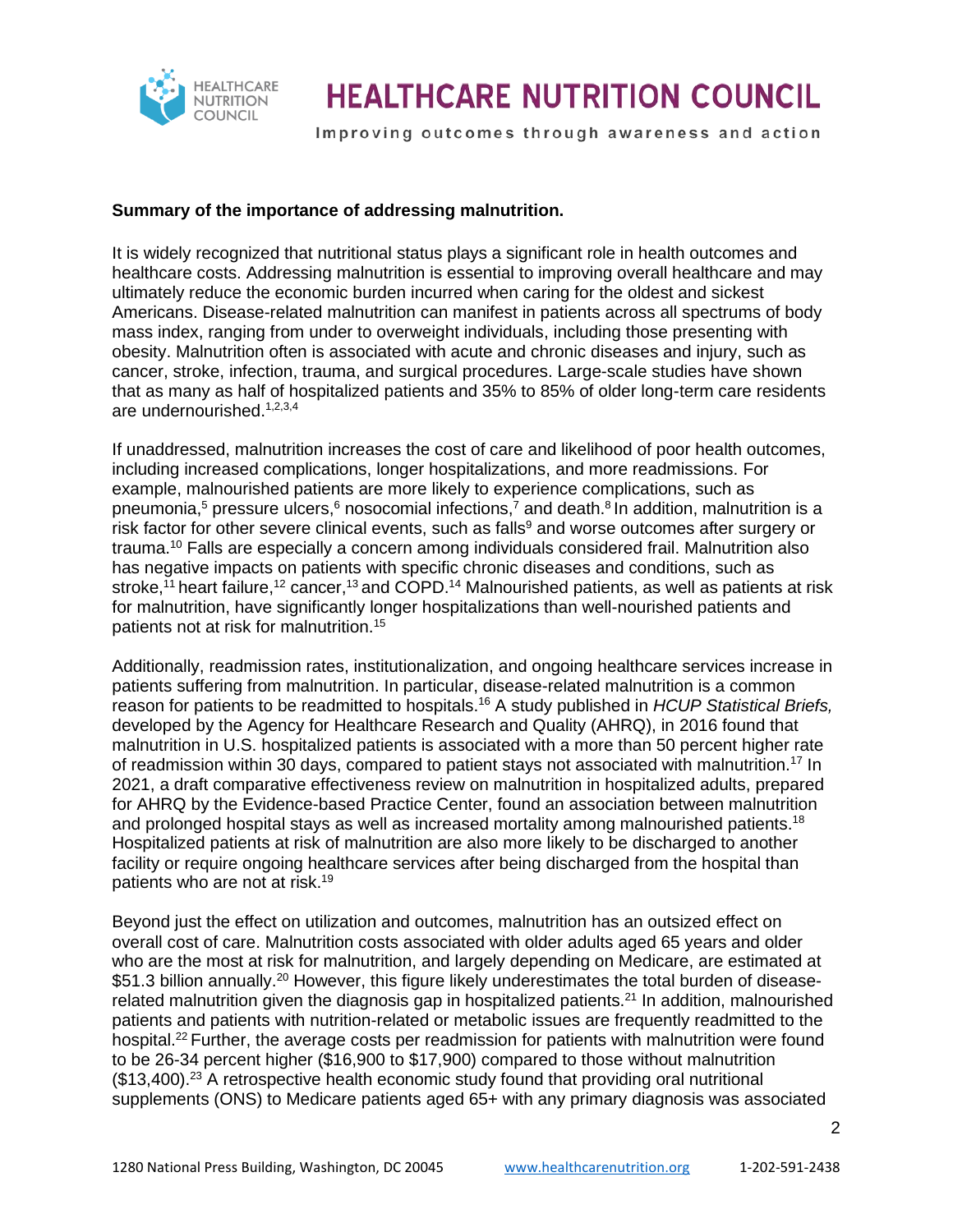

Improving outcomes through awareness and action

with a 16% reduction in length of stay and a 15.8% cost savings – an average of \$3,079 -- per episode.<sup>24</sup>

Lastly, despite the impact on overall health and the prevalence of malnutrition among hospitalized patients, a patient's nutritional status is often not evaluated or diagnosed in a timely manner. In a recent study conducted by AHRQ using the Healthcare Cost and Utilization Project database, only about 7 percent of hospitalized patients are diagnosed with malnutrition. The extremely low number of those diagnosed with malnutrition represents a screening and diagnosis gap that needs to be addressed. The COVID-19 pandemic has elevated the need to address this gap in care, as recent evidence shows the enormous impact malnutrition has on health outcomes in patients diagnosed with COVID-19.<sup>25</sup> Additionally, outside of a healthcare setting, the economic and social consequences resulting from the pandemic contribute to the risk of food insecurity and malnourishment in the community.<sup>26</sup>

#### **I. HNC urges the inclusion of the Global Malnutrition Composite Score (NQF #3592) in the IQR Program.**

We were disappointed that a malnutrition-related measure was not included in the 2022 Proposed IQR Program. CMS has long recognized the burden of hospital malnutrition and has previously indicated interest in a composite malnutrition quality measure for inpatient reporting. The Global Malnutrition Composite Score (NQF #3592) was under consideration and received considerable support from a diverse group of stakeholders including CMS' measures application committees and the National Quality Forum endorsement committee. We believe it is essential that CMS make nutritional status a key component in both its reimbursement policies and its efforts to improve the quality and value of care delivery. As such, we urge CMS to move forward with inclusion of the Global Malnutrition Composite Score in the IQR Program in the FY 2022 IPPS final rule.

#### **II. HNC strongly supports inclusion of frailty and malnutrition as future LTCH QRP quality measures.**

CMS is seeking input on the importance, relevance, appropriateness, and applicability of measures and concepts under consideration for future years in the LTCH QRP. The LTCH QRP currently has 17 measures for the FY 2022 program year, including Application of Percent of Residents Experiencing One or More Falls with Major Injury (Long Stay). Malnutrition is a risk factor for severe clinical events, such as loss of lean body mass and risk of falls, and possibly worse outcomes after surgery or trauma since proper nutrition is critical for healing and recovery.

We strongly support the inclusion of frailty on the list of measures and concepts under consideration since a diagnosis of frailty is linked to a risk of falls and adverse clinical events following a fall. Malnutrition contributes to frailty, and these two conditions share overlapping risk factors.<sup>27</sup>

Malnutrition also contributes to sarcopenia and the loss of the lean body mass, which can contribute to frailty and risk of falling. The prevalence of sarcopenia in intensive care unit (ICU) patients is documented at 56-71%.<sup>28</sup> Regardless of hospitalization, it is estimated that 5-13% of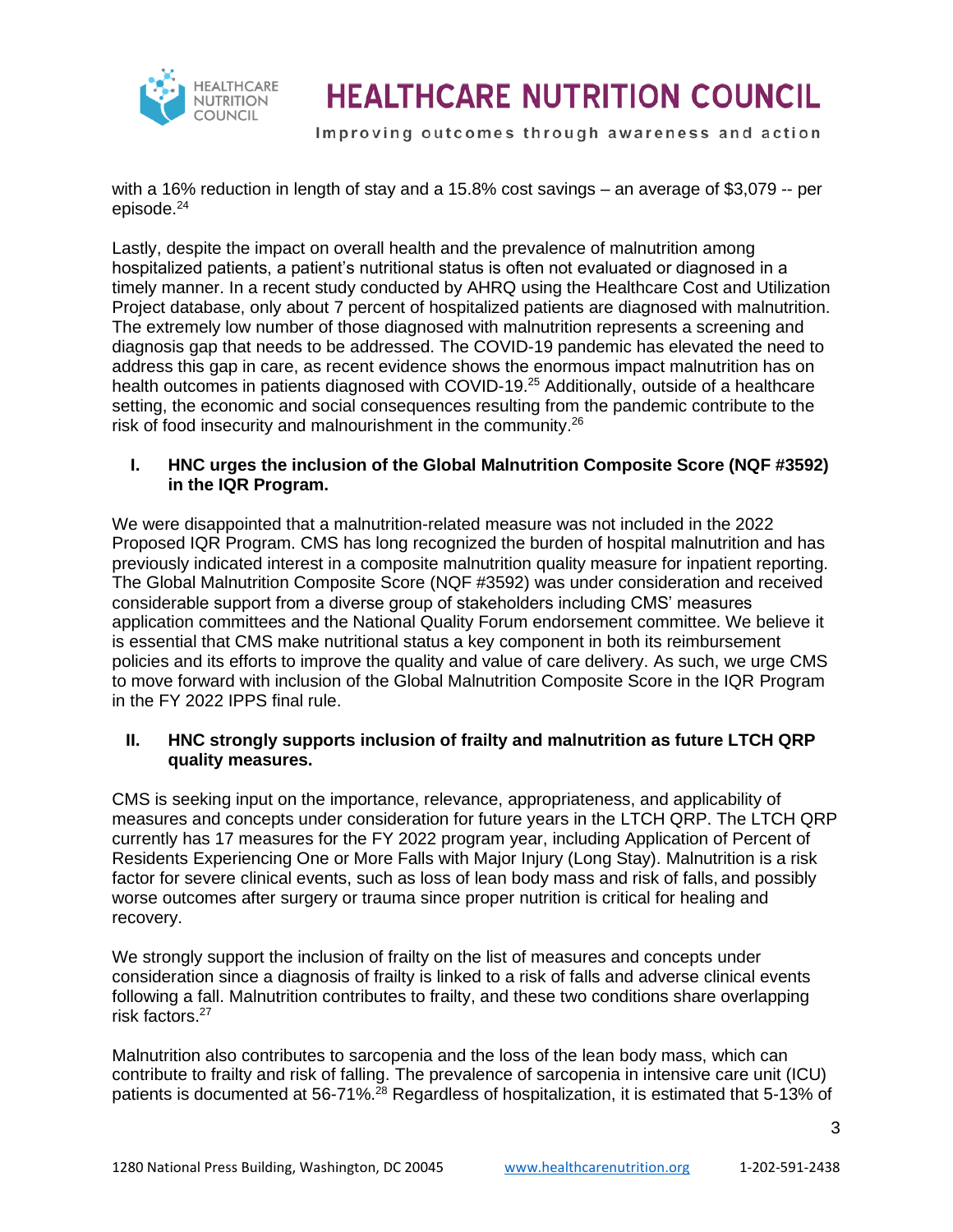

Improving outcomes through awareness and action

adults over age 60 years and approximately 50% of adults over 80 years have sarcopenia.<sup>29</sup> Adequate nutrition, and specifically adequate protein intake, can help attenuate the declines in muscle mass and function associated with sarcopenia, and reduce the risk of frailty and falls. Multiple international expert groups recommend increased protein intake for older adults, with a minimum of 1.0 to 1.2 g/kg/d for healthy older adults and even higher levels (1.2-1.5 g/kg/d) for those who are malnourished or at risk of malnutrition due to acute or chronic illness. $30,31$ 

Malnutrition is a critical issue and travels with the patient through all healthcare settings. In one study, 42.5% of patients whose stay in an acute care hospital was equal to or greater than two weeks were diagnosed with malnutrition.<sup>32</sup> Patients should be screened for malnutrition when admitted to an LTCH, and rescreened throughout their stay and prior to transitioning to another setting to ensure continuity in care.

For these reasons, HNC urges CMS to include malnutrition as a quality measure in the LTCH QRP for future years.

#### **III. HNC strongly recommends that CMS adopt a diagnosis of malnutrition as a SPADE in the LTCH care setting.**

CMS is seeking guidance on any additional SPADEs that could be used to assess health equity in the care of LTCH patients, for use in the LTCH QRP.

Nutritional status, and by consequence malnutrition, is often influenced by a variety of social determinants of health (SDoH). According to the World Health Organization (WHO), SDoH are "the conditions in which people are born, grow, work, live, and age, and the wider set of forces and systems shaping the conditions of daily life. These forces and systems include economic policies and systems, development agendas, social norms, social policies and political systems."<sup>33</sup> In many cases SDoH will have a drastic impact on the availability and quality of foods, how those foods can be prepared and consumed, and what foods will be commonly consumed as staple parts of the diet. As a result, SDoH shape a population's nutritional status and may result in certain populations, such as the elderly, disabled, and the poorest segments of society, becoming malnourished.

CMS notes that significant and persistent inequities in health outcomes exist in the United States, and the COVID-19 pandemic has emphasized many longstanding health inequities, with higher rates of COVID-19 infection and mortality among black, Latino, and Indigenous and Native American persons relative to white persons. HNC commends CMS for addressing these important and ongoing issues, and is seeking comment on the possibility of revising measure development, and the collection of other SPADEs that address gaps in health equity, to make reporting of health disparities based on social risk factors and race and ethnicity more comprehensive and actionable for providers and patients. Therefore, HNC implores CMS to include assessing and identifying malnutrition in these important changes.

SPADEs are an important tool to gather information about care being provided across care settings. SPADEs should incorporate all relevant aspects of patient care and outcomes, and nutritional related elements are a crucial aspect of that care.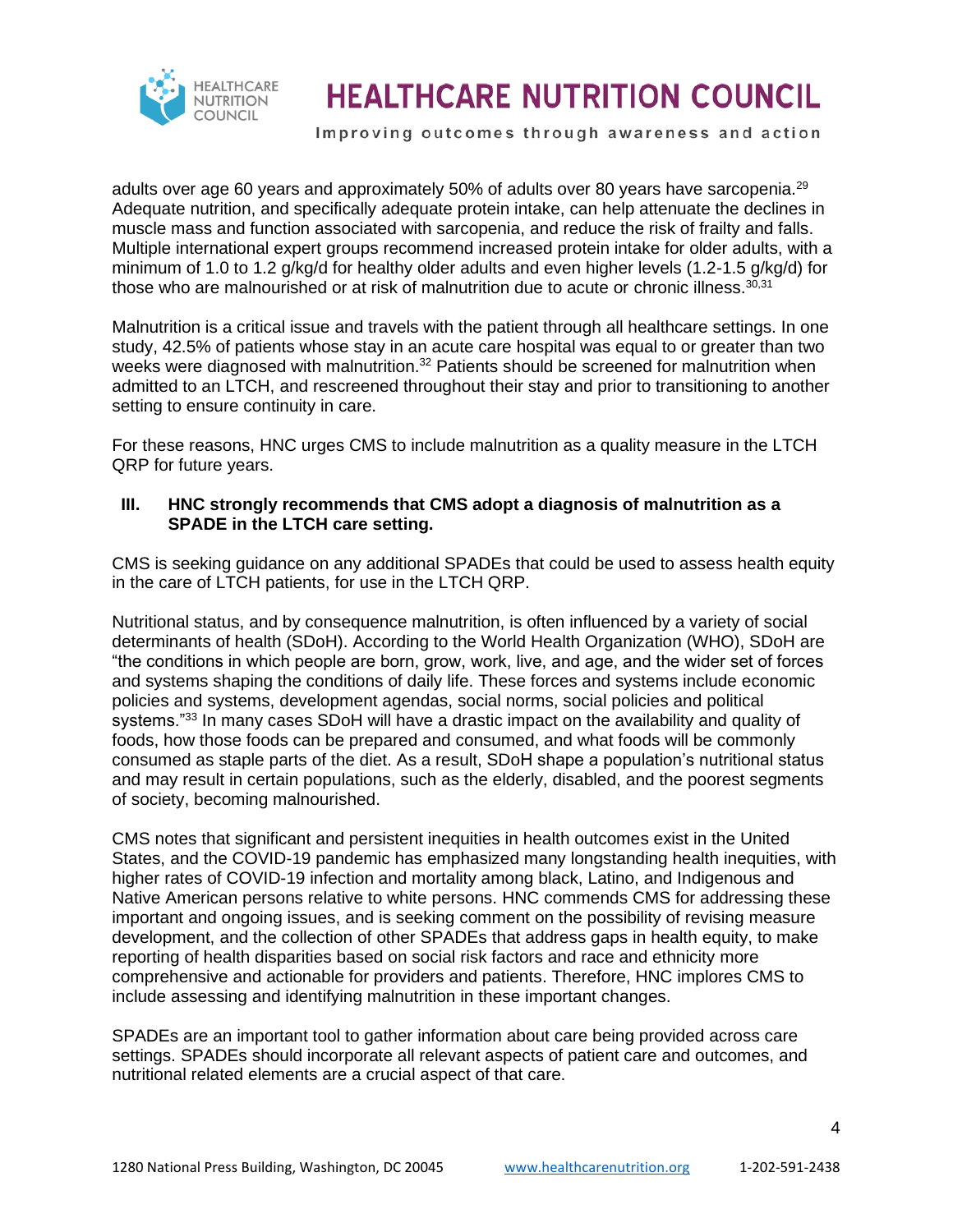

Improving outcomes through awareness and action

HNC strongly recommends that CMS adopt a diagnosis of malnutrition as a standardized data element, to ensure appropriate identification and nutritional management of malnourished patients, make reporting of health disparities based on social risk factors and race and ethnicity more comprehensive, and to address gaps in health equity.

\*\*\* Malnutrition continues to be a crucial component in reducing hospital-acquired conditions, lowering healthcare costs and improving the health and well-being of vulnerable Medicare beneficiaries. **HNC urges CMS to prioritize policies and initiatives that identify and treat malnutrition, encourage proper nutrition and the development of cost-effective nutrition therapy products, and that ensures access through adequate coverage and payment policies for nutrition therapy products**. HNC stands ready to work with CMS and all stakeholders to develop these policies as one means to improve the public health system. If you have any questions or would like additional information, please contact Justine Coffey, Healthcare Nutrition Council, at [jcoffey@healthcarenutrition.org](mailto:jcoffey@healthcarenutrition.org) or 202-207-1109.

Sincerely,

Robert Rankin

Robert Rankin Executive Director

<sup>2</sup> Chima CS, Barco K, Dewitt MLA, et al: Relationship of nutritional status to length of stay, hospital costs, discharge status of patients hospitalized in the medicine service*. J Am Diet Assoc* 1997 97:975-978.

<sup>3</sup> Braunschweig C, Gomez S, Sheean PM: Impact of declines in nutritional status on outcomes in adult patients hospitalized for more than 7 days. *J Am Diet Assoc* 2000 100:1316-1322.

<sup>1</sup> Robinson MK, Trujillo EB, Mogensen KM, et al: Improving nutritional screening of hospitalized patients: The role of prealbumin. *JPEN J Parenter Enteral Nutr*. 2003 27:389-395.

<sup>4</sup> Crogan NL, Pasvogel A: The influence of protein-calorie malnutrition on quality of life in nursing homes*. J Geronotol A Biol Sci Med Sci* 2003 58A(2):159-164.

<sup>5</sup> Callahan CM, Wolinsky FD. Hospitalization for pneumonia among older adults. *J Gerontol*. 1996; 51A:M276-M282.

<sup>6</sup> Mechanick JI. Practical aspects of nutritional support for wound-healing patients. *Am J Surg*. 2004;188:52S-56S.

<sup>7</sup> Schneider SM, Veyres P, Pivot X, et al. Malnutrition is an independent factor associated with nosocomial infections. *Br J Nutr.*  2004; 92:105-111.

<sup>&</sup>lt;sup>8</sup> Correia MI, Waitzberg DL. The impact of malnutrition on morbidity, mortality, length of hospital stay and costs evaluated through a multivariate model analysis. *Clin Nutr*. 2003;22:235-239.

<sup>9</sup> Meijers JMM, Halfens RJG, Neyens JCL, et al. Predicting falls in elderly receiving home care: the role of malnutrition and impaired mobility. *J Nutr Health Aging*; 2012; 16: 654-658.

<sup>10</sup> Marik PE and Flemmer M. Immunonutrition in the surgical patient. *Minerva Anestesiologica*. 2012; 78: 336-342.

<sup>11</sup> Davalos A, Ricart W, Gonzlez-Huix F, et al. Effect of malnutrition after acute stroke on clinical outcome. Stroke. 1996;27:1028-

<sup>1032.</sup>

<sup>12</sup> Zapatero A, Barba R, Gonzalez N, et al. Influence of obesity and malnutrition on acute heart failure. *Rev Esp Cardiol*. 2012; 65(5): 421-426.

<sup>13</sup> Lis CG, Gupta D, Lammersfeld CA, et al. Role of nutritional status in predicting quality of life outcomes in cancer – a systematic review of the epidemiological literature. *Nutr J.* 2012; 11:27: 2-18.

<sup>&</sup>lt;sup>14</sup> A.S.P.E.N. Board of Directors and the Clinical Guidelines Task Force. Guidelines for the use of parenteral and enteral nutrition in adult and pediatric patients. *JPEN J Parenter Enteral Nutr*. 2002;26(1suppl):1SA-138SA.

<sup>&</sup>lt;sup>15</sup> Chima CS, Barco K, Dewitt ML, et al. Relationship of nutritional status to length of stay, hospital costs, and discharge status of patients hospitalized in the medicine service. *J Am Diet Assoc*. 1997; 97: 975-978.

<sup>&</sup>lt;sup>16</sup> Alvarez-Hernandez J, Planas Vila M, Leon-Sanz M, et al. Prevalence and costs of malnutrition in hospitalized patients; the PREDyCES® Study. *Nutr Hosp*. 2012; 27(4): 1049-1059.